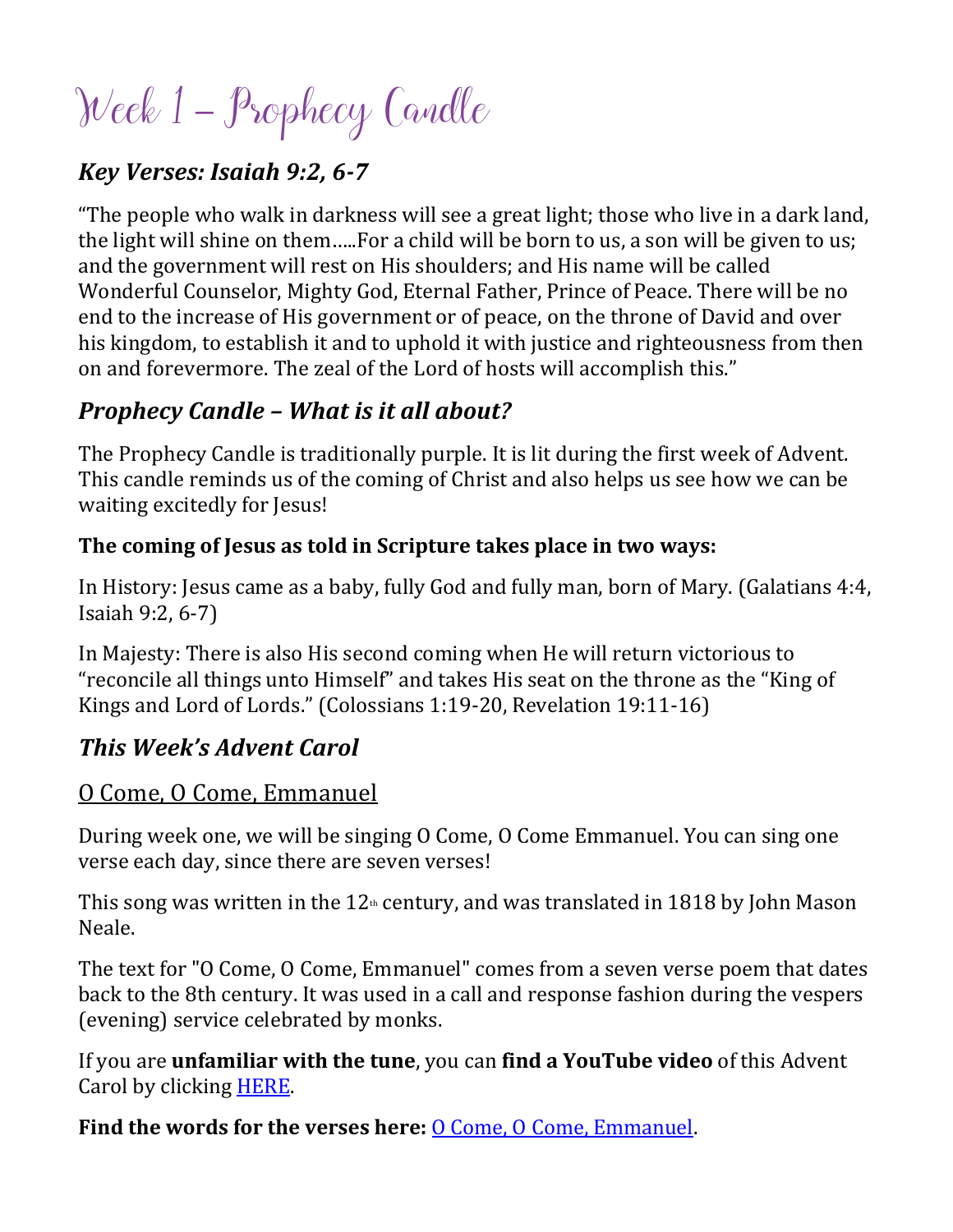\*\*\*I have also provided *song sheets with the verses that you can print out*, found at the end of the devotional.

If you'd like to play along as you sing, or need the tune, you can find a **very simple piano arrangement** for free, here: **O Come, O Come Emmanuel Piano Music** and a **very** simple arrangement here: **O Come, O Come Emmanuel Sheet Music**